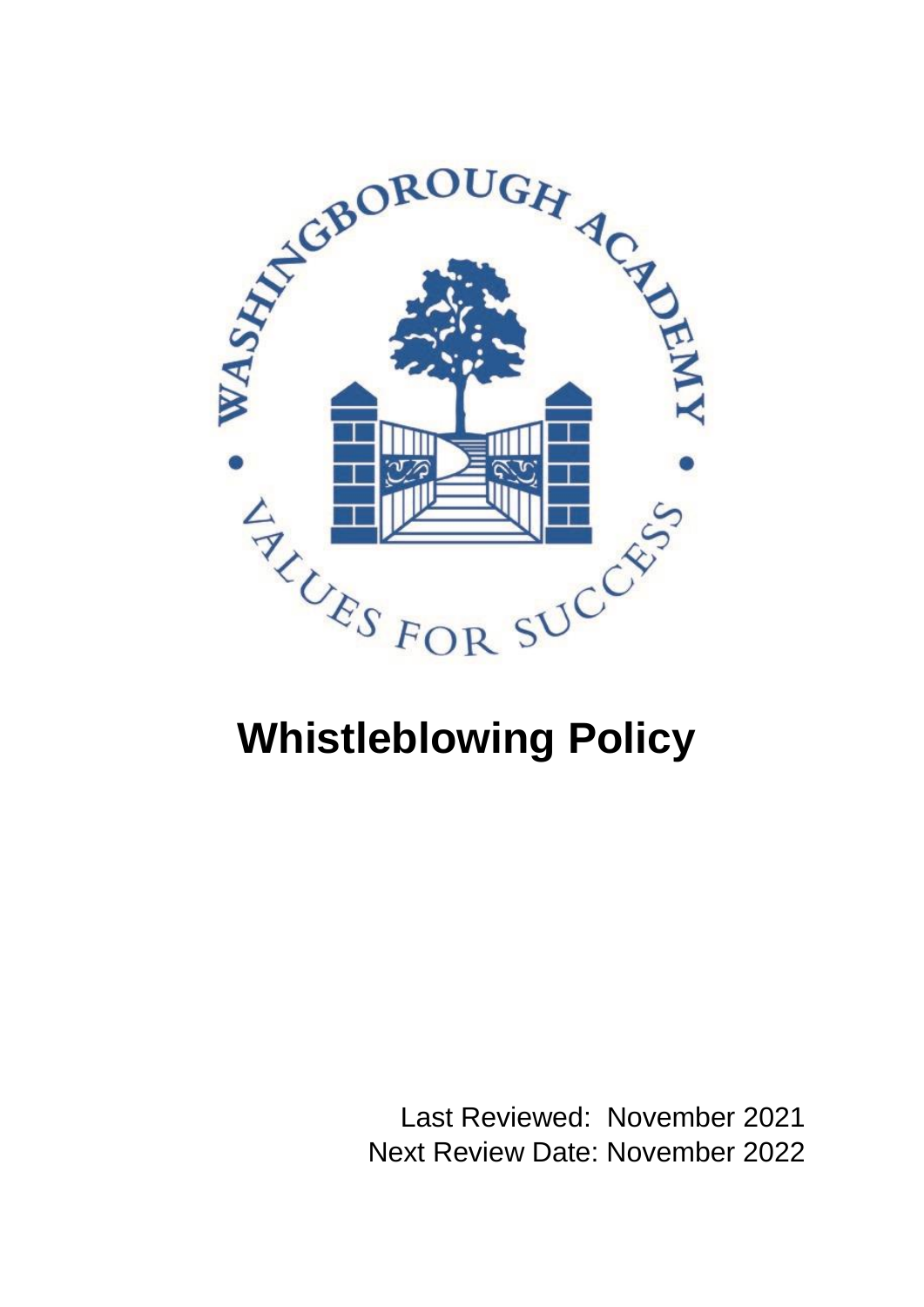

## **Introduction**

The Academy is committed to conducting its business with honesty and integrity and expects all staff to maintain high standards in accordance with their contractual obligations and the Academy's policies and procedures from time to time in force.

This policy reflects the Academy's current practices and applies to every individual working for the Academy irrespective of their status, level or grade. It therefore includes, the Headteacher, members of the Senior Leadership Team, employees, consultants, contractors, trainees, volunteers, home-workers, part-time or fixed-term employees, casual and agency staff (collectively referred to as "you" and "Staff" in this policy) who are advised to familiarise themselves with its content.

However, all organisations face the risk of things going wrong from time to time, or of unknowingly harbouring illegal or unethical conduct. A culture of openness and accountability is essential in order to prevent such situations occurring or to address them when they do occur.

## **The Aim of this Policy**

- to encourage staff to report suspected wrongdoing as soon as possible, in the knowledge that their concerns will be taken seriously and investigated as appropriate, and that their confidentiality will be respected;
- to provide staff with guidance as to how to raise those concerns;
- to reassure staff that they should be able to raise genuine concerns without fear of reprisals, even if they turn out to be mistaken.

This policy does not form part of any employee's contract of employment and is not intended to have contractual effect. It is provided for guidance to all members of staff at the Academy and the Academy reserves the right to amend its content at any time.

## **What is Whistleblowing?**

Whistleblowing is the disclosure of information which relates to suspected malpractice, wrongdoing or dangers at work. This may include:

- criminal activity;
- child protection and/or safeguarding concerns;
- miscarriages of justice;
- danger to health and safety;
- damage to the environment;
- failure to comply with any legal or professional obligation or regulatory requirements;
- financial fraud or mismanagement;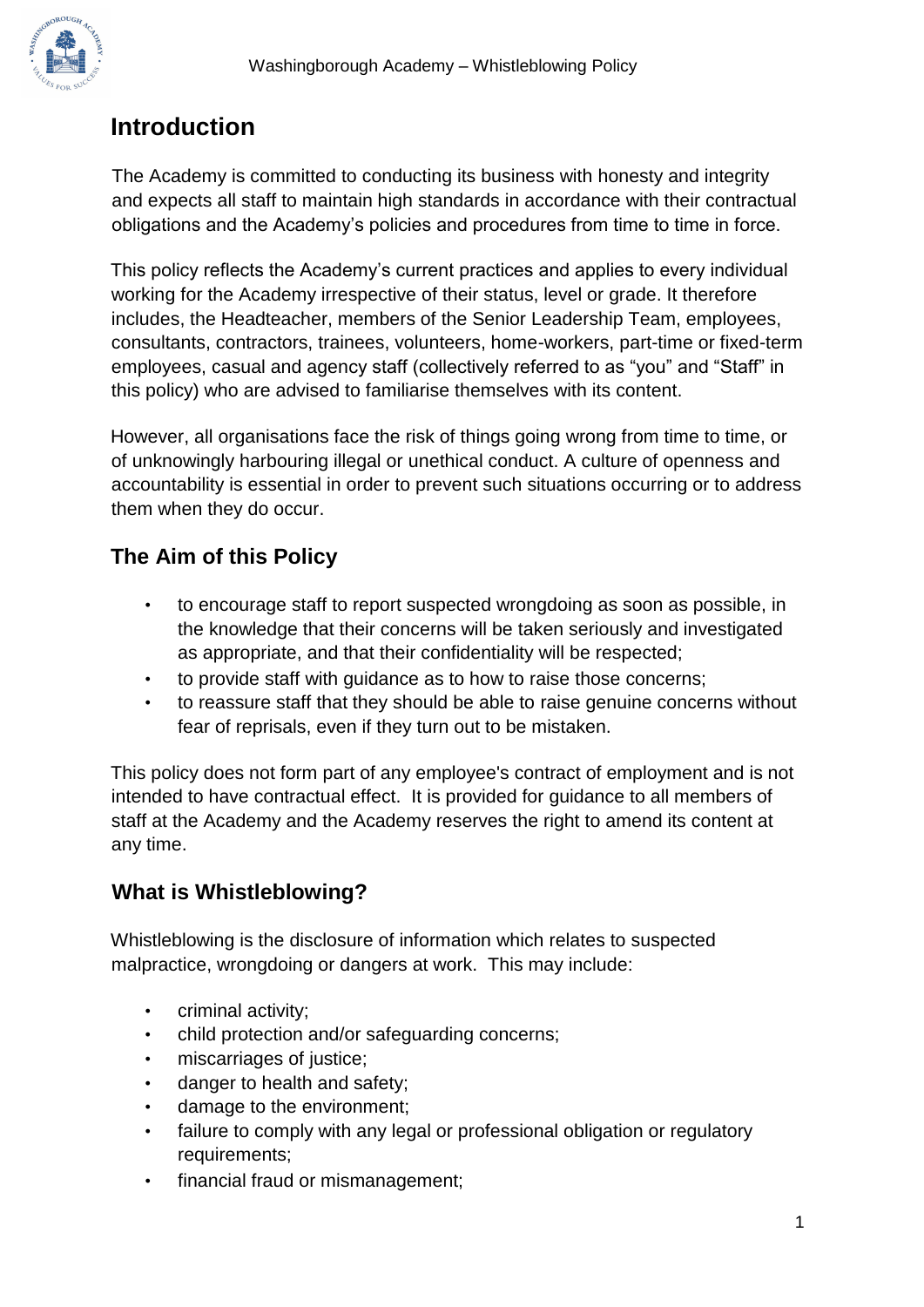

- negligence;
- breach of our internal policies and procedures including our Code of Conduct;
- conduct likely to damage the Academy's reputation;
- unauthorised disclosure of confidential information; the deliberate concealment of any of the above matters.

A whistleblower is a person who raises a genuine concern that they believe is in the public interest relating to any of the above. If you have any genuine concern related to suspected wrongdoing or danger affecting any of the Academy's activities (a whistleblowing concern) you should report it under this policy.

This policy should not be used for complaints relating to your own employment position or personal circumstances at work, such as the way you have been treated at work. In those cases, you should use the Grievance Policy and Procedure or Antiharassment and Bullying Policy as appropriate.

If you are uncertain whether something is within the scope of this policy you should seek advice from the Headteacher.

## **Confidentiality**

The Academy hopes that its staff will feel able to voice whistleblowing concerns openly under this policy. However, if you want to raise a concern confidentially, the Academy will endeavour to keep your identity secret in so far as it is possible to do so when following this policy and procedure. If it is necessary for anyone investigating your concern to know your identity, the Academy will discuss this with you first. If disciplinary or other proceedings follow the investigation, it may not be possible to take action as a result of a disclosure without your help, so you may be asked to come forward as a witness. If you agree to this, you will be offered support.

Although a concern may be made anonymously, the Academy encourages staff to put their name to their allegation whenever possible. Concerns that are expressed completely anonymously are much less powerful and proper investigation may be much more difficult or impossible. It is also much more difficult to establish whether any allegations are credible and to protect your position or to give feedback on the outcome of investigations.

The Academy will consider anonymous concerns at its discretion, taking into account factors such as the seriousness of the issue raised, the credibility of the concern and the likelihood of confirming the allegation from other sources.

Whistle-blowers who are concerned about possible reprisals if their identity is revealed should come forward to one of the contacts listed above and appropriate measures can then be taken to preserve confidentiality.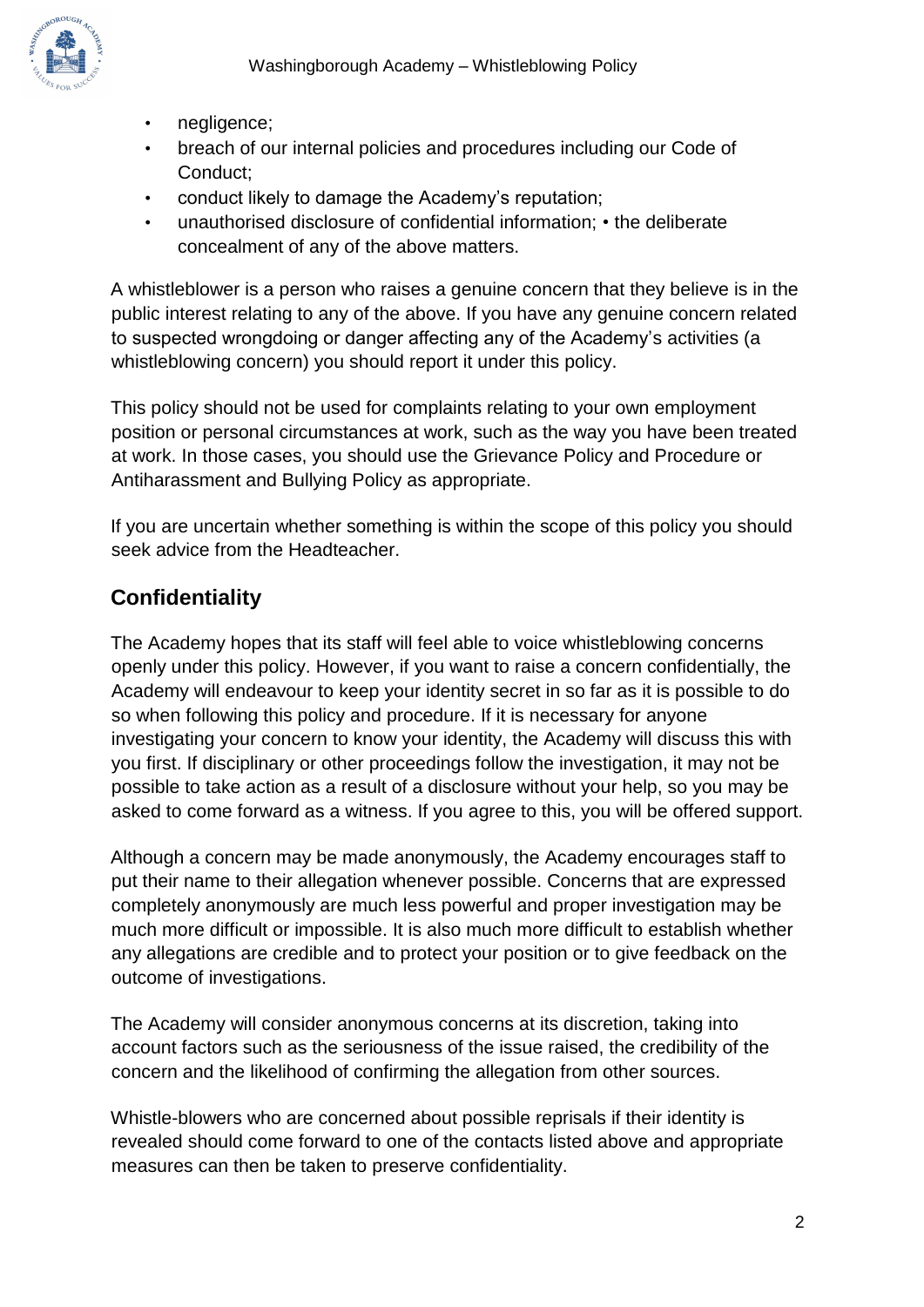

If you are in any doubt, you can seek advice from Protect, the independent whistleblowing charity, who offer a confidential helpline. Their contact details are:

| Protect                              | Helpline: 020 3117 2520                              |                  |
|--------------------------------------|------------------------------------------------------|------------------|
| (Independent whistleblowing charity) | E-mail:<br>advice.org.uk<br>Website: www.pcaw.org.uk | whistle@protect- |

#### **Raising a Whistleblowing Concern**

The Academy hopes that in many cases, you will be able to raise any concerns with your Line Manager and/or Head of Department, speaking to them in person or putting the matter in writing if you prefer. Together, you may be able to agree a way of resolving the concern quickly and effectively.

Where your concern is regarding potential poor or unsafe practice or potential failures in the Academy's safeguarding regime, you should raise this initially with a member of the Senior Leadership Team.

However, where the matter is more serious, or the Line Manager/Head of Department has not addressed the concern or you would prefer not to raise it with them for any reason, then you should contact one of the following:

- the Headteacher
- a Governor with responsibility for Whistleblowing matters
- a Trustee

It would be helpful if you can provide as a minimum the following information:

- the nature of the concern and why you believe it to be true; and
- the background and history of the concern (giving relevant dates where possible).

The Academy will arrange a meeting with you as soon as possible to discuss your concern. You may bring a colleague [or trade union representative] to any meetings under this policy who must respect the confidentiality of the disclosure and any subsequent investigation. We may ask you for further information about the concern raised in this meeting or at a later stage.

The Academy will take down a written summary of the concern raised and provide the you with a copy as soon as practicable after the meeting. It will also aim to give you an indication of how it proposes to deal with the matter.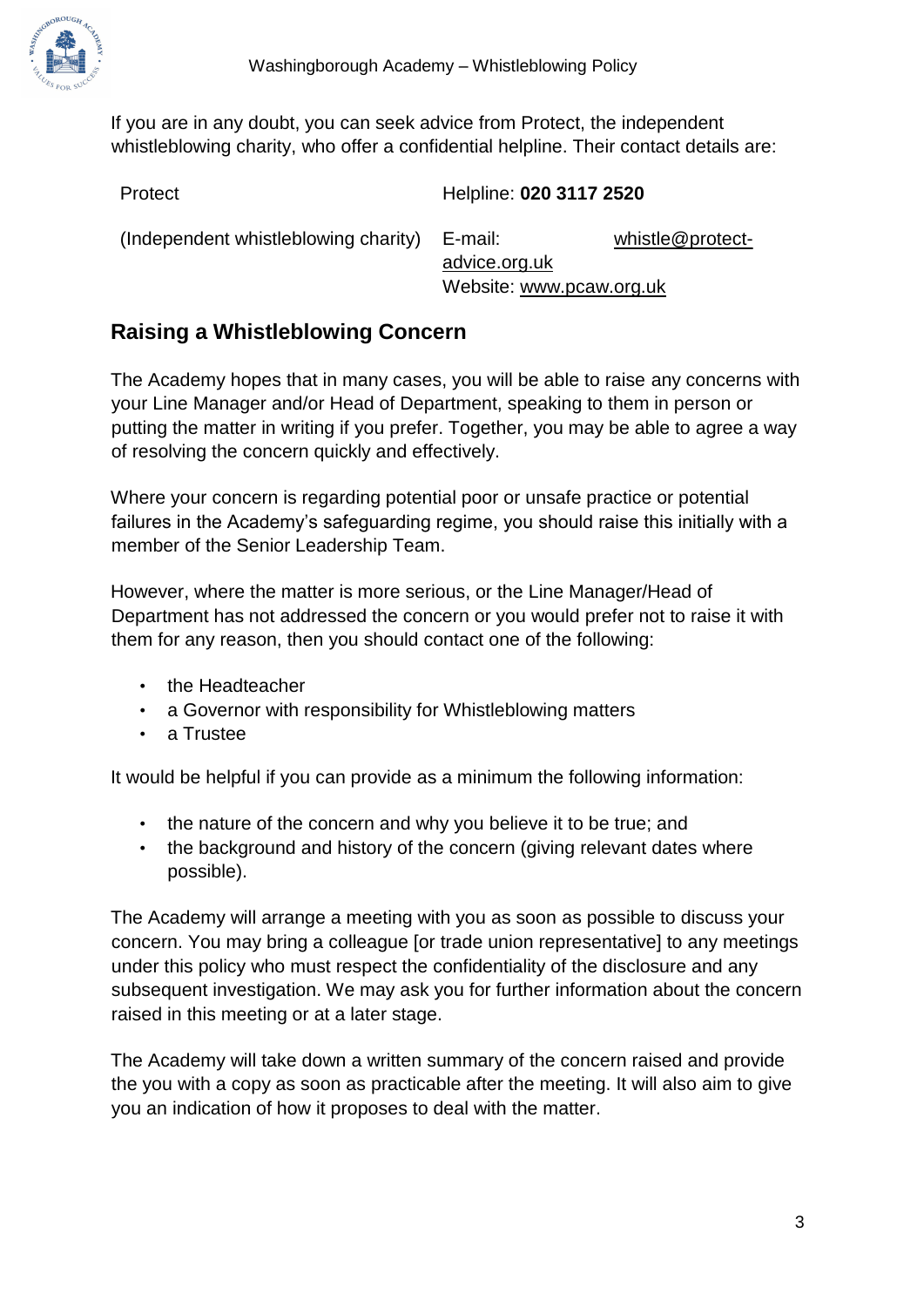#### **Investigation and Outcome**

After the meeting, the Academy will carry out an initial assessment to determine the scope of any investigation required. The Academy will inform you of the outcome of this assessment. You may be required to attend additional meetings in order to provide further information of the concerns you have raised.

In some cases, the Academy may appoint an investigator or team of investigators including staff with relevant experience of investigations or specialist knowledge of the subject matter (this may include externally appointed persons). The investigator(s) may make recommendations for change to enable the Academy to minimise the risk of future wrongdoing.

The Academy will aim to keep you informed of the progress of the investigation and its likely timescale. It will endeavour to complete its investigation within a reasonable timeframe. However, sometimes the need for confidentiality may prevent the Academy from giving specific details of the investigation or any disciplinary action or other action taken as a result. You are required to treat any information about the investigation as strictly confidential.

If the Academy concludes that a whistleblower has made false allegations maliciously or with a view to personal gain, the whistleblower may (where they are an employee) be subject to disciplinary action under the Academy's Disciplinary Policy and Procedure.

#### **If you are not Satisfied**

Whilst the Academy cannot always guarantee the outcome you are seeking, the Academy will try to deal with the concern fairly, professionally and in an appropriate way. If you are not happy with the way in which your concern has been handled, you can raise it with one of the other key contacts outlined above.

#### **External Disclosures**

The aim of this policy is to provide an internal mechanism for reporting, investigating and remedying any wrongdoing in the workplace. The Academy would expect that in almost all cases, raising the concern internally would be the most appropriate course of action and you should not find it necessary to alert anyone externally.

However, if for whatever reason, you feel you cannot raise your concern internally and you reasonably believe the information and any allegations are substantially true, the law recognises that in some circumstances it may be appropriate for you to report your concern to another prescribed person, such as a regulator or professional body. It will very rarely if ever be appropriate to alert the media. We strongly encourage you to seek advice before reporting a concern to anyone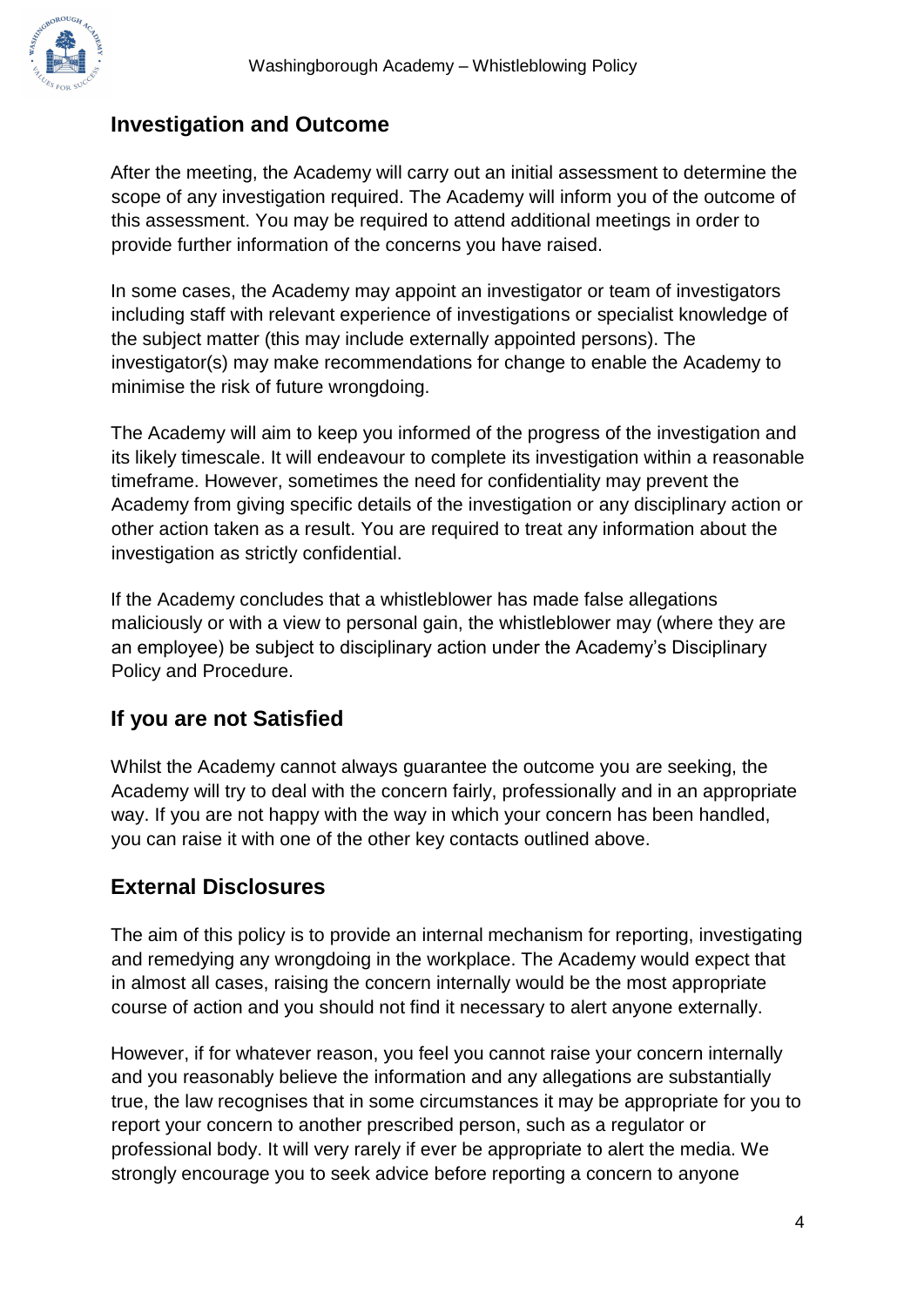

externally. The independent whistleblowing charity, Protect, operates a confidential helpline. They also have a list of prescribed people and bodies for reporting certain types of concern (see "Further Information" below).

Where you concern is regarding safeguarding practices within the Academy, and you feel unable to raise it internally or have concerns about the way your concern is being handled by the Academy you can contact the NSPCC whistleblowing advice line on 0800 028 0285 – 8:00 AM to 8:00 PM, Monday to Friday or email: help@nspcc.org.uk. Alternatively, you can write to: National Society for the Prevention of Cruelty to Children (NSPCC), Weston House, 42 Curtain Road, London EC2A 3NH.

Whistleblowing concerns usually relate to the conduct of Academy Staff, but they may sometimes relate to the actions of a third party, such as a service provider. In some circumstances, the law will protect you if you raise the matter with the third party. However, you are encouraged to report such concerns internally first. You should contact one of the other individuals set out above for guidance.

### **Protection and Support for Whistle-blowers**

It is understandable that whistle-blowers are sometimes worried about possible repercussions. The Academy is committed to good practice and high standards. It aims to encourage openness and will support Staff who raise genuine concerns under this policy, even if they turn out to be mistaken.

Staff must not suffer any detrimental treatment as a result of raising a concern. Detrimental treatment includes dismissal, disciplinary action, threats or other unfavourable treatment connected with raising a concern. If you believe that you have suffered any such treatment, you should inform the Headteacher immediately. If the matter is not remedied to your satisfaction, you should raise it formally using the Academy's Grievance Policy and Procedure.

No member of staff must threaten or retaliate against an individual who has raised a concern in any way. The Academy will not tolerate any such harassment or victimisation and anyone involved in such conduct will be subject to disciplinary action.

However, to ensure the protection of all our staff, those who raise a concern frivolously, maliciously and/or for personal gain and/or make an allegation they do not reasonably believe to be true and/or made in the public interest will also be liable to disciplinary action.